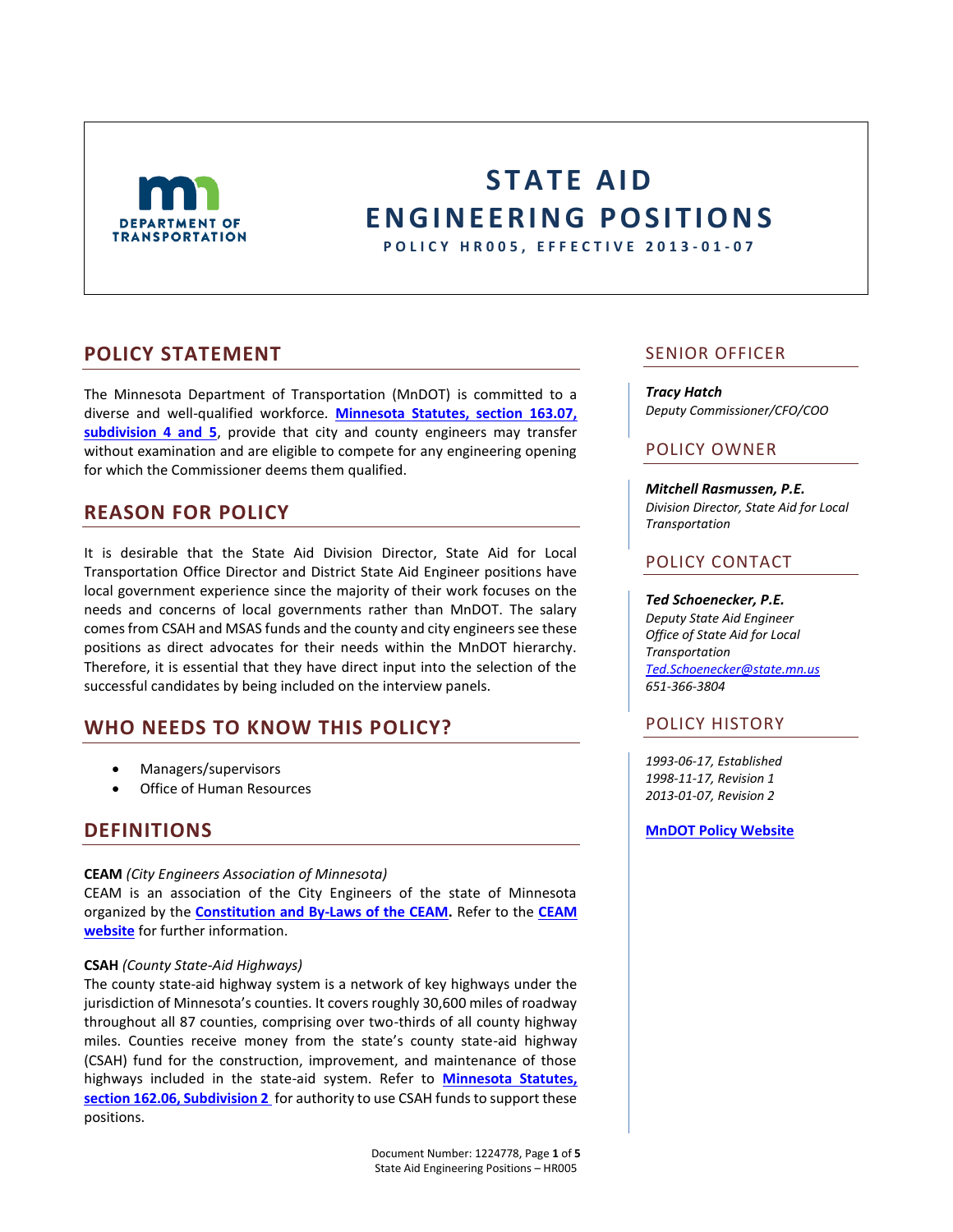## **MCEA** *(Minnesota County Engineers Association)*

MCEA is an association of the County Engineers in the state of Minnesota organized under the Articles of Incorporation to promote the county engineering profession and uphold the Code of Ethics. Refer to the **[MCEA website](http://www.mncountyengineers.org/about-the-mcea/)** for further information.

## **MSAS** *(Municipal State-Aid Street system)*

The municipal state-aid street system is a collection of about 3,600 miles of key streets located in 147 Minnesota cities with populations greater than 5,000 across the state. The system constitutes around 16 percent of all miles of city streets. Cities receive financial assistance from the state for construction and maintenance of those streets included in the system. Refer to **[Minnesota Statutes, section 162.12, Subdivision 2](https://www.revisor.mn.gov/statutes/?id=162.12)** for authority to use MSAS funds to support these positions.

# **PROCEDURES**

## *Recruitment and Selection process for the State Aid Division Director, State Aid Engineer*

Human Resources, in consultation with the Deputy Commissioner, will prepare a job posting for MnDOT employees and current county and city engineers. State Aid Division will post the position electronically to all county and city engineers.

The Office of Human Resources assesses the applicants and selects interested candidates with the Deputy Commissioner/CFO/COO for interview.

Candidates are interview by a committee consisting of:

- Deputy Commissioner/CFO/COO or designee
- Operations Division Director
- County Engineer (Minnesota County Engineers Association selects)
- City Engineer (City Engineers Association of Minnesota selects)
- Incumbent

The committee recommends up to three candidates for employment. The Deputy Commissioner/CFO/COO recommends the final candidate to the Commissioner, who makes the appointment.

## *Recruitment and Selection process for the Deputy State Aid Engineer*

Human Resources, in consultation with the State Aid Division Director, will prepare a job posting for MnDOT employees and current county and city engineers and their assistants. State Aid Division will post the position electronically to all county and city engineers.

The Office of Human Resources assesses the applicants, consults with the State Aid Division Director, and selects interested candidates to interview.

Candidates are interview by a committee consisting of:

- **•** State Aid Division Director or designee
- County Engineer
- County Engineer (Minnesota County Engineers Association selects)
- City Engineer (City Engineers Association of Minnesota selects)

The committee recommends up to three candidates for employment. The State Aid Division Director recommends the final candidate to the Commissioner and Division Directors, who make the appointment.

#### *Recruitment and Selection process for the District State Aid Engineer*

Human Resources, in consultation with the District Engineer, will prepare a job posting for MnDOT employees and current county and city engineers and their assistants. State Aid Division will post the position electronically to all county and city engineers.

The Office of Human Resources assesses the applicants and selects interested candidates to interview.

Candidates are interview by a committee consisting of:

- District Engineer or designee
- State Aid Division Director or designee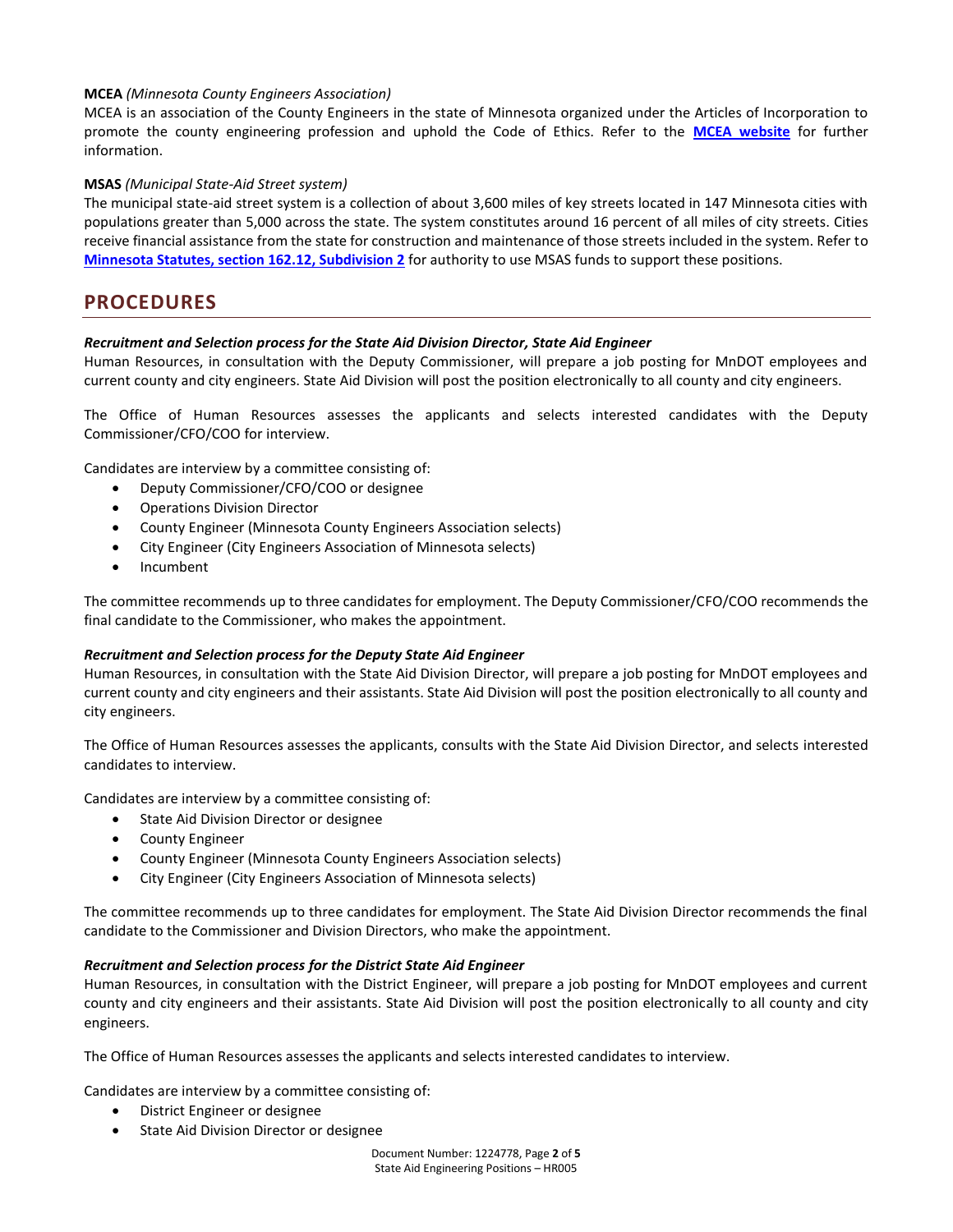- County Engineer (Minnesota County Engineers Association selects)
- City Engineer (City Engineers Association of Minnesota selects)
- District State Aid Engineer from another district

The committee recommends up to three candidates for employment. The District Engineer selects the final candidate with the concurrence of the State Aid Division Director. The Commissioner and Division Directors approve the appointment.

# **RESPONSIBILITIES**

### **City Engineer**

- Selected by the CEAM to serve on the interview committees for the following positions:
	- o State Aid Division Director
	- o State Aid Engineer
	- o Deputy State Aid Engineer
	- o District State Aid Engineer

### **Commissioner**

- Appoints the State Aid Division Director, State Aid Engineer; consideration based on the recommendation of the Deputy Commissioner and the interview committee.
- Approves (along with the Division Directors) the appointment of the Deputy State Aid Engineer; consideration based on the recommendation of the State Aid Division Director, State Aid Engineer and the interview committee.
- Approves (along with the Division Directors) the appointment of the District State Aid Engineer; consideration based on the recommendation of the District Engineer (with concurrence of the State Aid Division Director, State Aid Engineer), and the interview committee.

### **County Engineer**

- Selected by the MCEA to serve on the interview committees for the following positions:
	- o State Aid Division Director
		- o State Aid Engineer
	- o Deputy State Aid Engineer
	- o District State Aid Engineer

#### **Deputy Commissioner**

- Serves on the interview committee for the State Aid Division Director, State Aid Engineer
- Recommends the final candidate for the State Aid Division Director, State Aid Engineer to the Commissioner

#### **District Engineer**

 Selects the final candidate (with the concurrence of the State Aid Division Director, State Aid Engineer) for the District State Aid Engineer position

#### **District Operations Division Director**

Serves on the interview committee for the State Aid Division Director, State Aid Engineer position

#### **District State Aid Engineer** *(from another district)*

Serves on the interview committee for the District State Aid Engineer position

#### **Division Directors**

 Approves the appointment (in concert with the Commissioner) the appointment of the Deputy State Aid Engineer and the District State Aid Engineer

## **Human Resources**

- In consultation with the Deputy Commissioner, prepares the job posting for MnDOT employees and current county and city engineers for the recruitment of the State Aid Division Director, State Aid Engineer.
- In consultation with the District Engineer, prepares the job posting for MnDOT employees and current county and city engineers for the recruitment of the District State Aid Engineer position.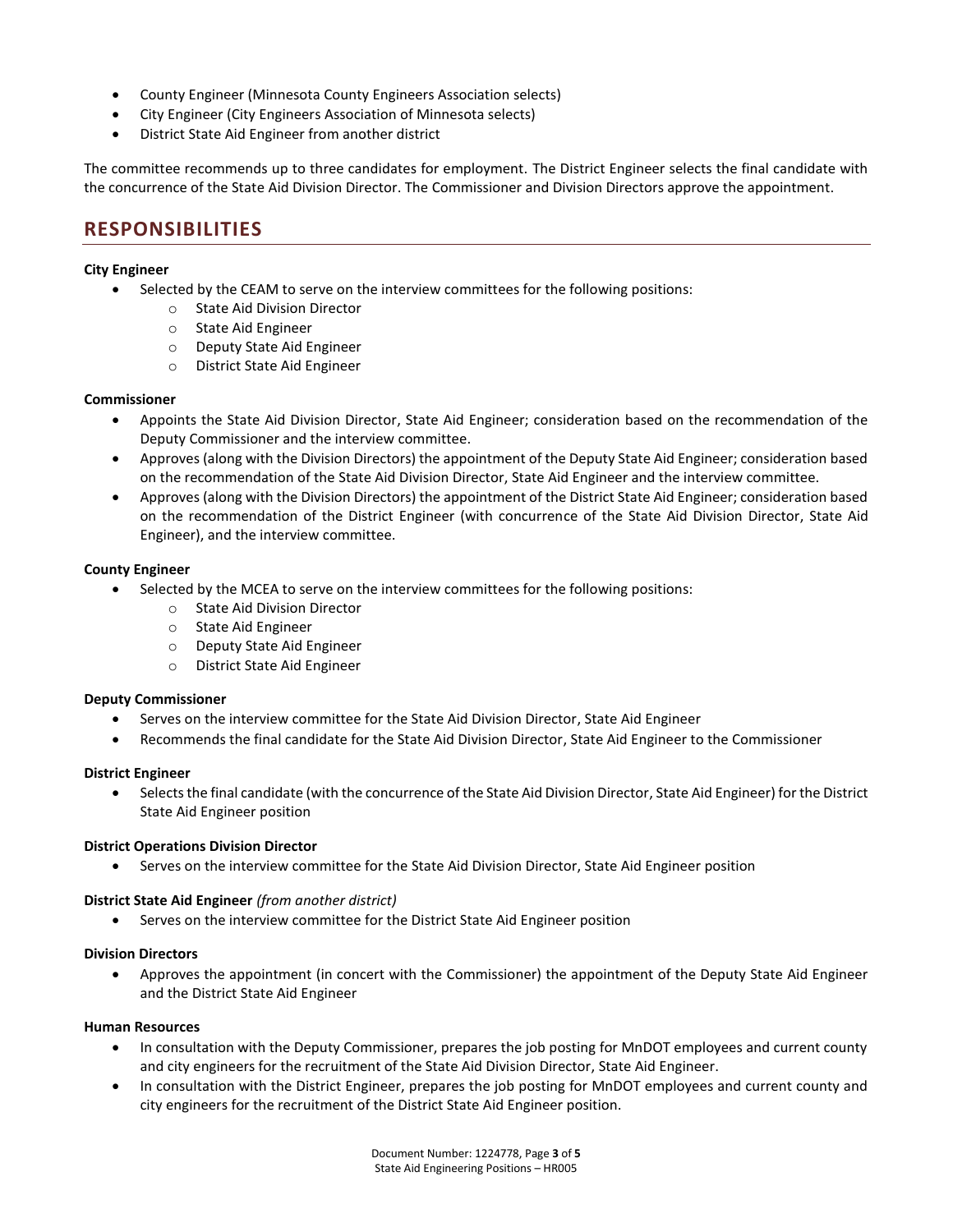• In consultation with the State Aid Division Director, State Aid Engineer prepares the job posting for MnDOT employees and current county and city engineers for the recruitment of the Deputy State Aid Engineer.

## **Incumbent** *(current State Aid Division Director, State Aid Engineer)*

Serves on the interview committee for the State Aid Division Director, State Aid Engineer position

### **State Aid Division Director, State Aid Engineer**

- Serves on the interview committee for the State Aid Division Director, State Aid Engineer interview committee
- Serves on the interview committees for the Deputy State Aid Engineer and the District State Aid Engineer
- Recommends the final candidate for the Deputy State Aid Engineer position

# **FREQUENTLY ASKED QUESTIONS**

- *Q: CSAH (County State-Aid Highway) and MSAS (Municipal State-Aid Streets) funds pay for these positions. Do the city and county engineers support the policy?*
- A: Yes, City and County Engineers Associations, the State Aid Engineers, and District Engineers support the policy.